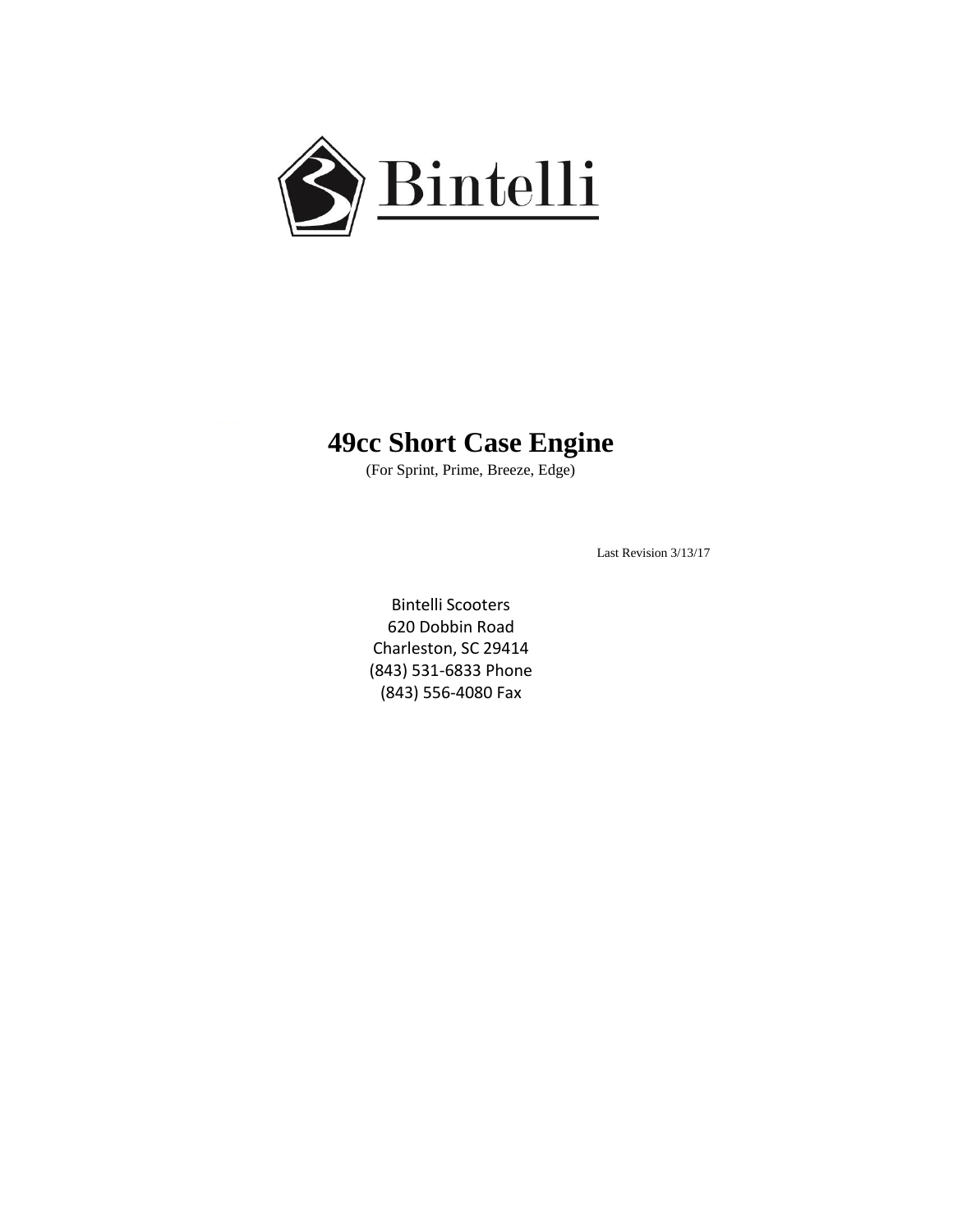## **TABLE OF CONTENTS**

| FIG 1 - MOTOR                 |           |
|-------------------------------|-----------|
| <b>FIG 2 - CYLINDER</b>       | $2 - 3$   |
| <b>FIG 3 - CYLINDER HEAD</b>  | $4-6$     |
| FIG 4 - RIGHT SIDE CRANK CASE | $7 - 8$   |
| FIG 5 - LEFT CRANK CASE       | $8-9$     |
| FIG 6 - RIGHT OIL COVER       | 10        |
| FIG 7 - TRANSMISSION COVER    |           |
| FIG 8 - FAN & STATOR          | 12        |
| FIG 9 - VARIATOR AND CLUTCH   | $13 - 14$ |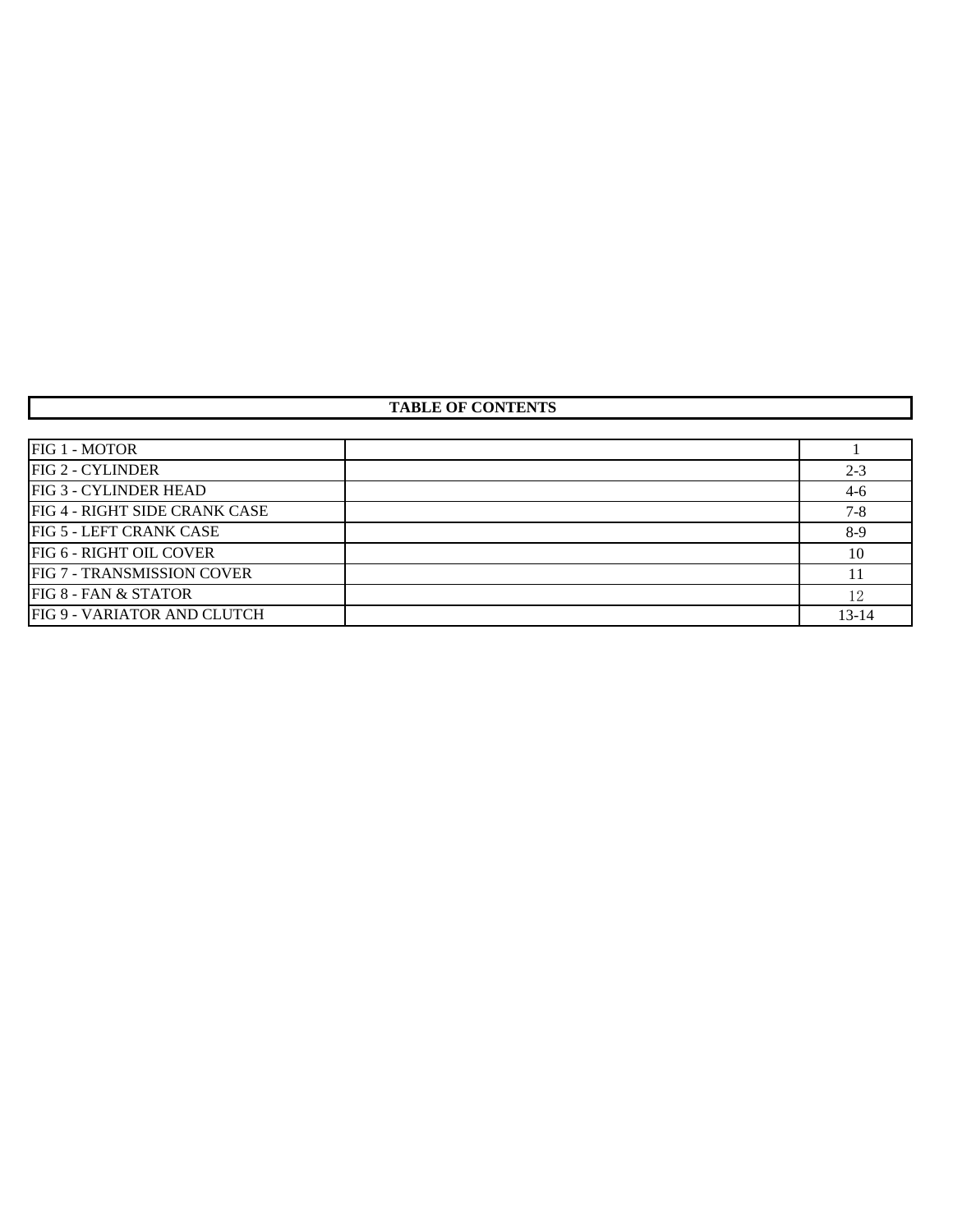|                       | FIG 1 - MOTOR           |                     |                                   |              |  |
|-----------------------|-------------------------|---------------------|-----------------------------------|--------------|--|
|                       |                         |                     |                                   |              |  |
| <b>Diagram Number</b> | <b>Part Number Znen</b> | Part Number Jiajue  | <b>Description</b>                | Qty          |  |
|                       | 10000-SQ5A-9000-DD      | 10000-SQ5A-9000-DDJ | Four-stroke engine 50CC short box |              |  |
| $\sqrt{2}$            | 1865A-SQ5A-9000         |                     | Breather assembly                 | $\mathbf{1}$ |  |

Page 1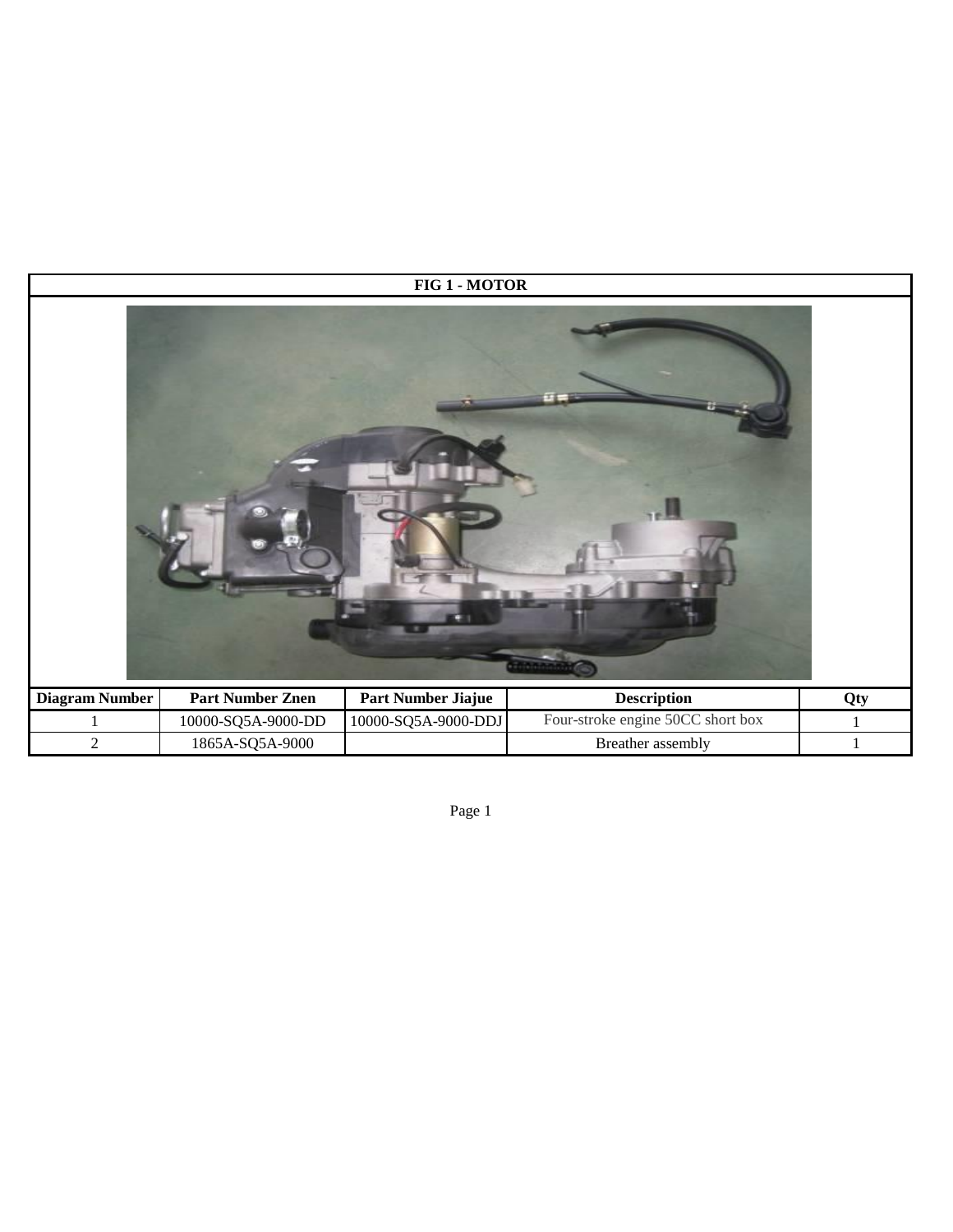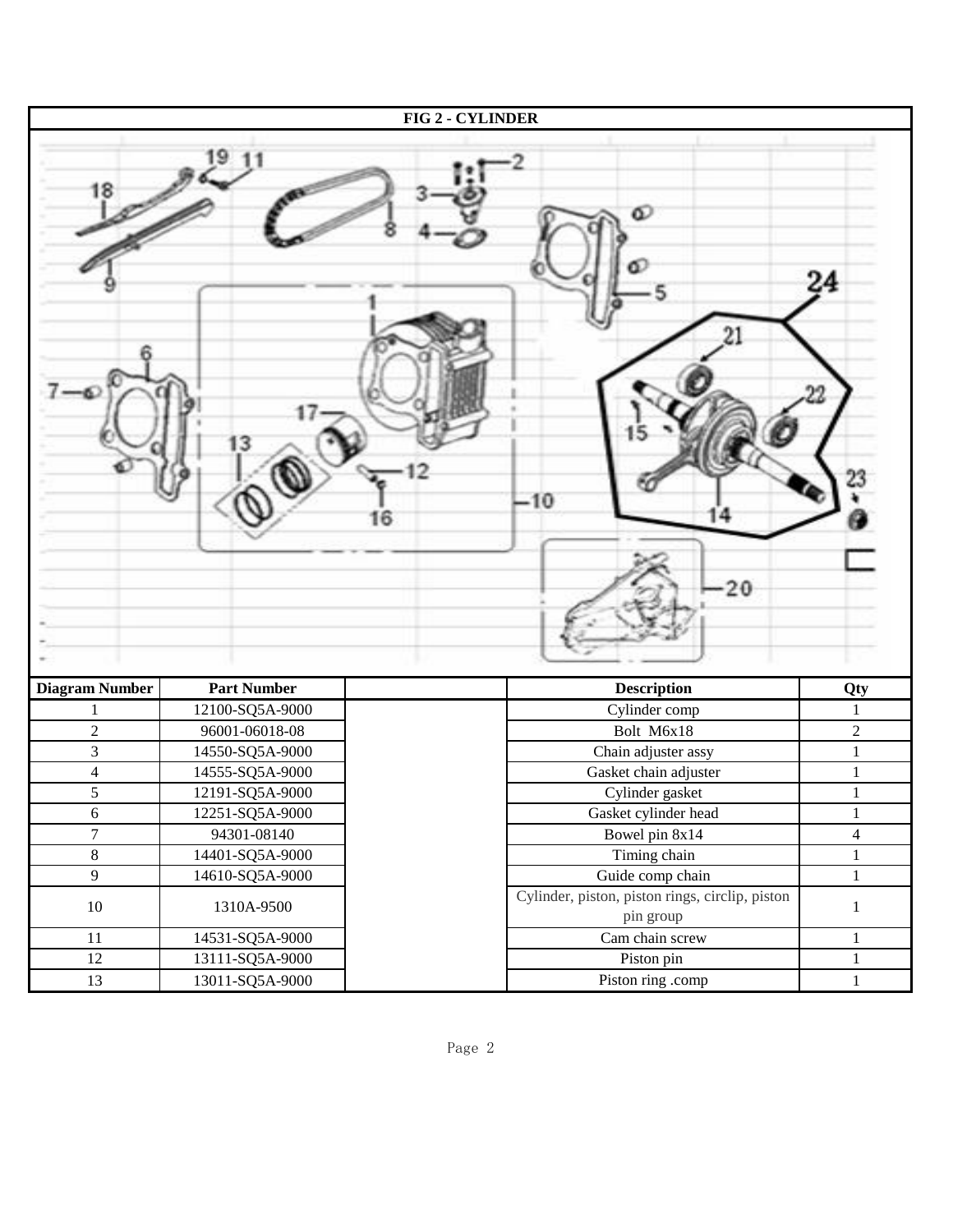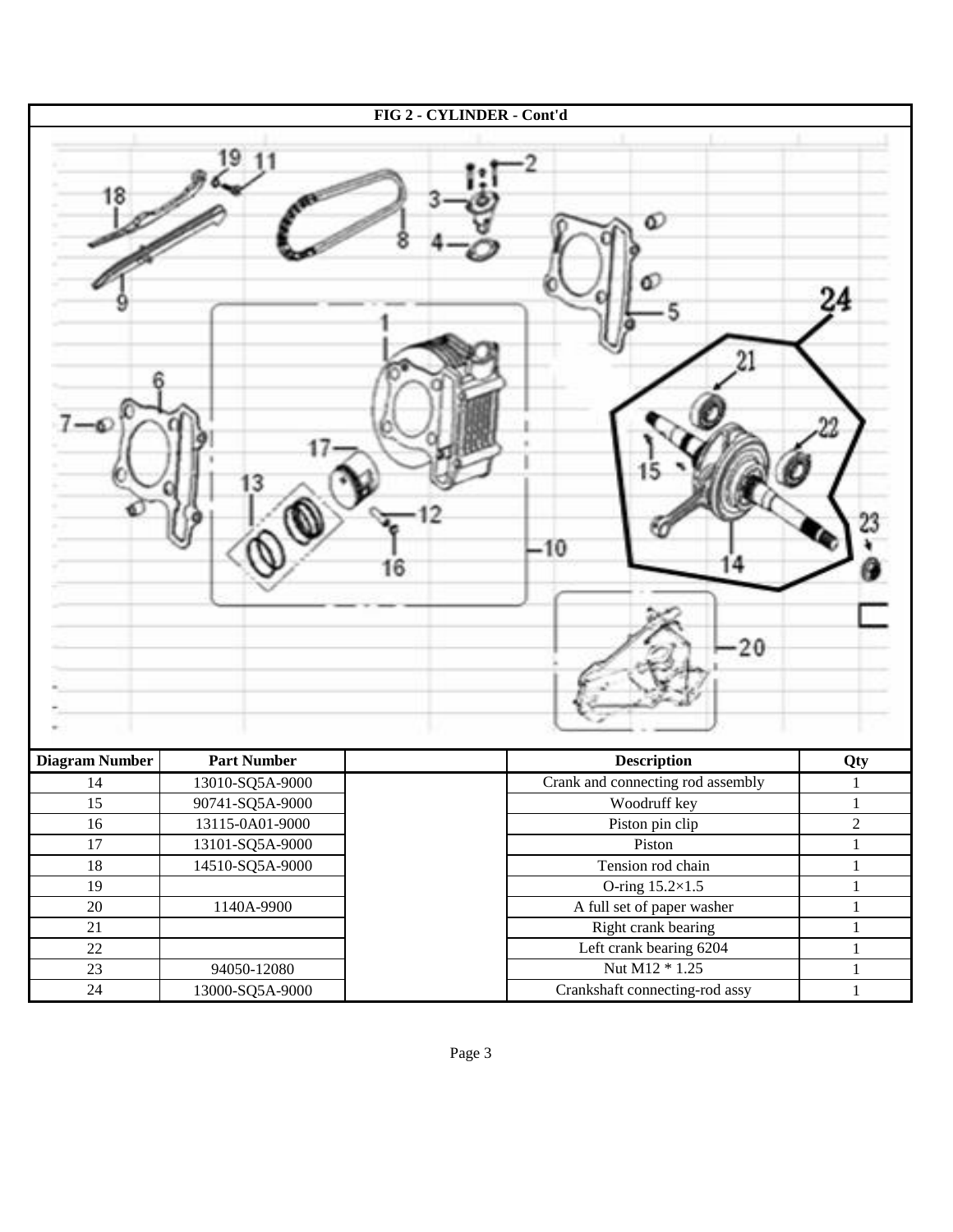| <b>FIG 3 - CYLINDER HEAD</b> |                    |                         |                |  |
|------------------------------|--------------------|-------------------------|----------------|--|
| 42                           | 13                 | 20<br>$11 - 18$         |                |  |
| <b>Diagram Number</b>        | <b>Part Number</b> | <b>Description</b>      | Qty            |  |
| 1                            | 96001-06025-08     | Bolt M6×25              | $\overline{4}$ |  |
| $\overline{2}$               | 12301-SQ5A-9000    | Cylinder head cover     | $\mathbf{1}$   |  |
| 3                            | 12391-SQ5A-9010    | O-ring cylinder head    | $\,1$          |  |
| $\overline{4}$               | 1221A-SQ5A-9000    | Rocker bracket assembly | $\mathbf{1}$   |  |
| 5                            | 90002-0700-00      | Nut flange M7           | $\overline{4}$ |  |
| 6                            | 90465-SQ5A-9000    | Washer ф7хф14х2         | $\overline{4}$ |  |
| $\boldsymbol{7}$             | 14781-GY6A-9000    | Valve cone half         | $\overline{4}$ |  |
| $8\,$                        | 14771-GY6A-9000    | Retainer valve spring   | $\overline{2}$ |  |
| $\overline{9}$               | 14761-SQ5A-9000    | Spring valve inner      | $\overline{2}$ |  |
| 10                           | 14751-SQ5A-9000    | Spring valve outer      | $\overline{c}$ |  |
| $11\,$                       | 14775-GY6A-9000    | Valve spring washer     | $\sqrt{2}$     |  |
| 12                           | 12209-GY6A-9000    | Valve seals             | $\overline{2}$ |  |
| 13                           | 96001-06035-08     | Bolt M6x35              | $\overline{2}$ |  |
| 14                           | 94301-08140        | Bowel pin 8x14          | $\overline{c}$ |  |
| 15                           | 12200-SQ5A-9100    | Cyliner head (50cc)     | $\mathbf 1$    |  |
| 16                           | 14711-SQ5A-9000    | Valve intake            | $\mathbf{1}$   |  |
| $17\,$                       | 14721-SQ5A-9000    | Exhaust valve           | $\mathbf{1}$   |  |
| 18                           | 92900-06032-08     | Double end studs M6×32  | $\overline{c}$ |  |
| 19                           | 96001-06085-08     | Bolt M6x85              | $\sqrt{2}$     |  |
| 20                           | 12305-SQ5A-9000    | Tube breather           | $\mathbf{1}$   |  |
| 21                           | 12302-SQ5A-9000    | Pressure plate breather | $\mathbf{1}$   |  |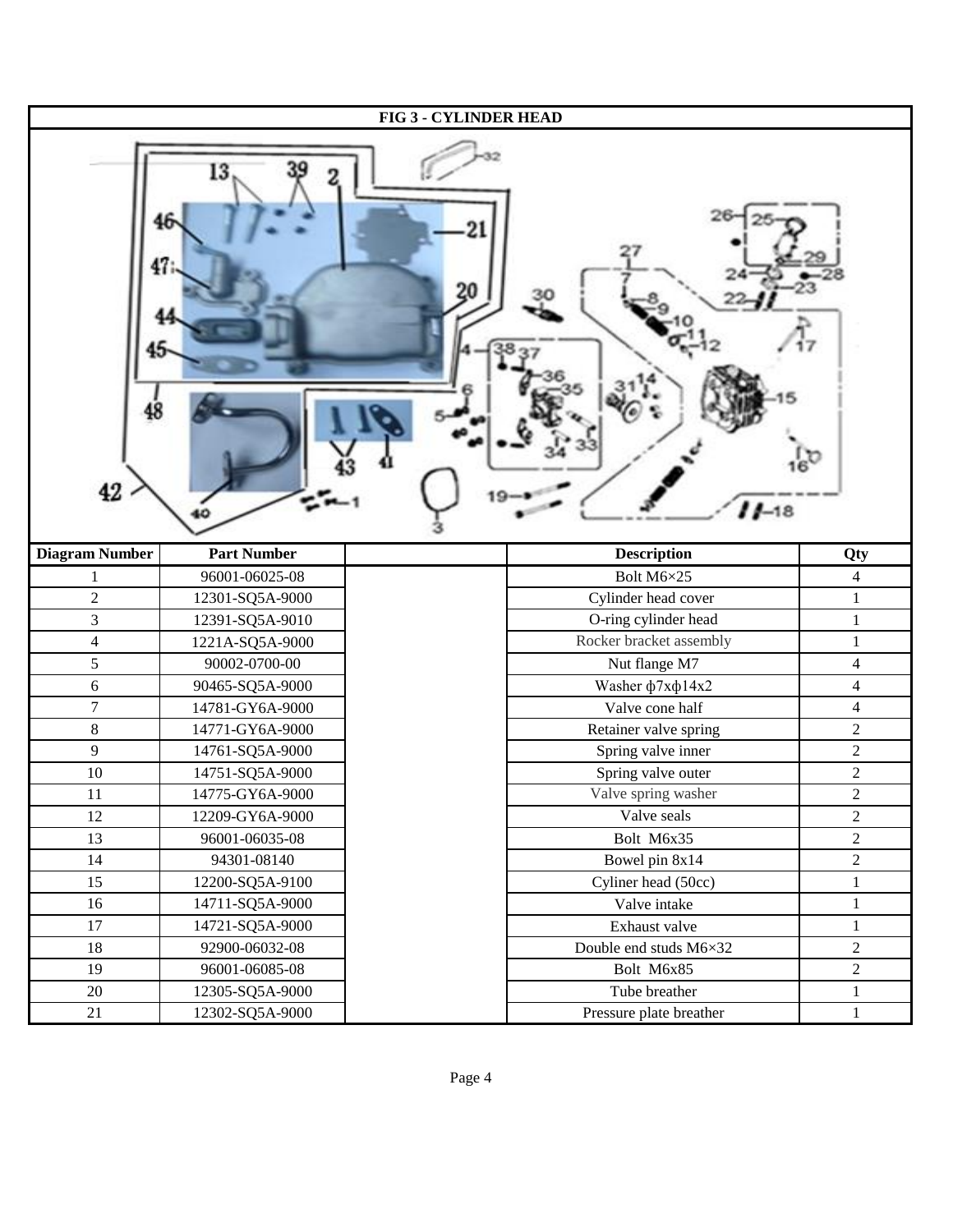| FIG 3 - CYLINDER HEAD - Cont'd |                    |                             |                  |  |
|--------------------------------|--------------------|-----------------------------|------------------|--|
| 42                             | 13                 | $11 - 18$                   |                  |  |
|                                |                    |                             |                  |  |
| <b>Diagram Number</b>          | <b>Part Number</b> | <b>Description</b>          | Qty              |  |
| $22\,$                         | 92900-06063-08     | Double end studs M6×63      | $\overline{2}$   |  |
| 23                             | 91304-SQ5A-9000    | O ring insulator carburetor | $\mathbf 1$      |  |
| 24                             | 16211-SQ5A-9000    | Insulator carburetor        | $\mathbf{1}$     |  |
| 25                             | 17256-SQ5A-9000    | Clip tube assy              | $\mathbf{1}$     |  |
| 26                             | 1711A-SQ5A-9000    | Inlet pipe                  | $\,1\,$          |  |
| $27\,$                         | 1220A-SQ5A-9000    | Cylinder head assy          | $\mathbf{1}$     |  |
| 28                             | 94050-06000        | Unt flange M6               | $\overline{2}$   |  |
| 29                             | 91307-SQ5A-9000    | O ring inlet pipe           | $\,1\,$          |  |
| 30                             | 98056-5771R-00     | "NGK"Spark plug (withR)     | $\,1\,$          |  |
| 31                             | 14100-SQ5A-9000    | Camshaft group              | $\mathbf{1}$     |  |
| 32                             | 11211-SQ5AA-9000   | Air tube                    | $\mathbf{1}$     |  |
| 33                             | 14450-SQ5A-9000    | Intake valve rocker shaft   | $\mathbf{1}$     |  |
| 34                             | 14452-SQ5A-9000    | Exhaust valve rocker shaft  | $\mathbf{1}$     |  |
| 35                             | 12211-SQ5A-9000    | Holder camshaft             | $\mathbf 1$      |  |
| 36                             | 14431-SQ5A-9000    | Rocker arm inner            | $\sqrt{2}$       |  |
| 37                             | 90012-GY6A-9000    | Screw tappet adjusting      | $\boldsymbol{2}$ |  |
| 38                             | 90206-GY6A-9000    | Nut tappet adjusting        | $\sqrt{2}$       |  |
| 39                             | 93903-04080        | Screw st $4\times8$ -c-h    | $\overline{4}$   |  |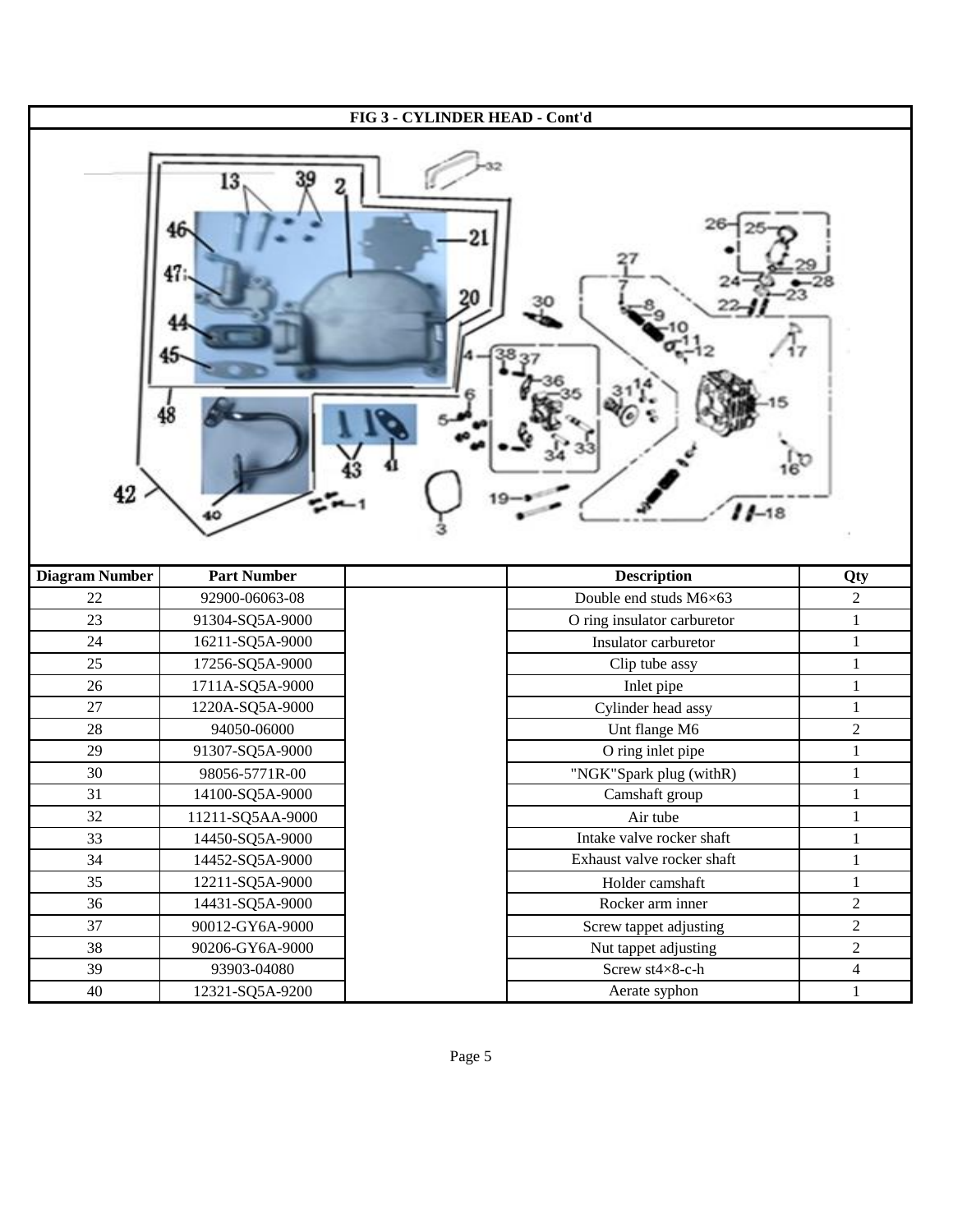

Page 6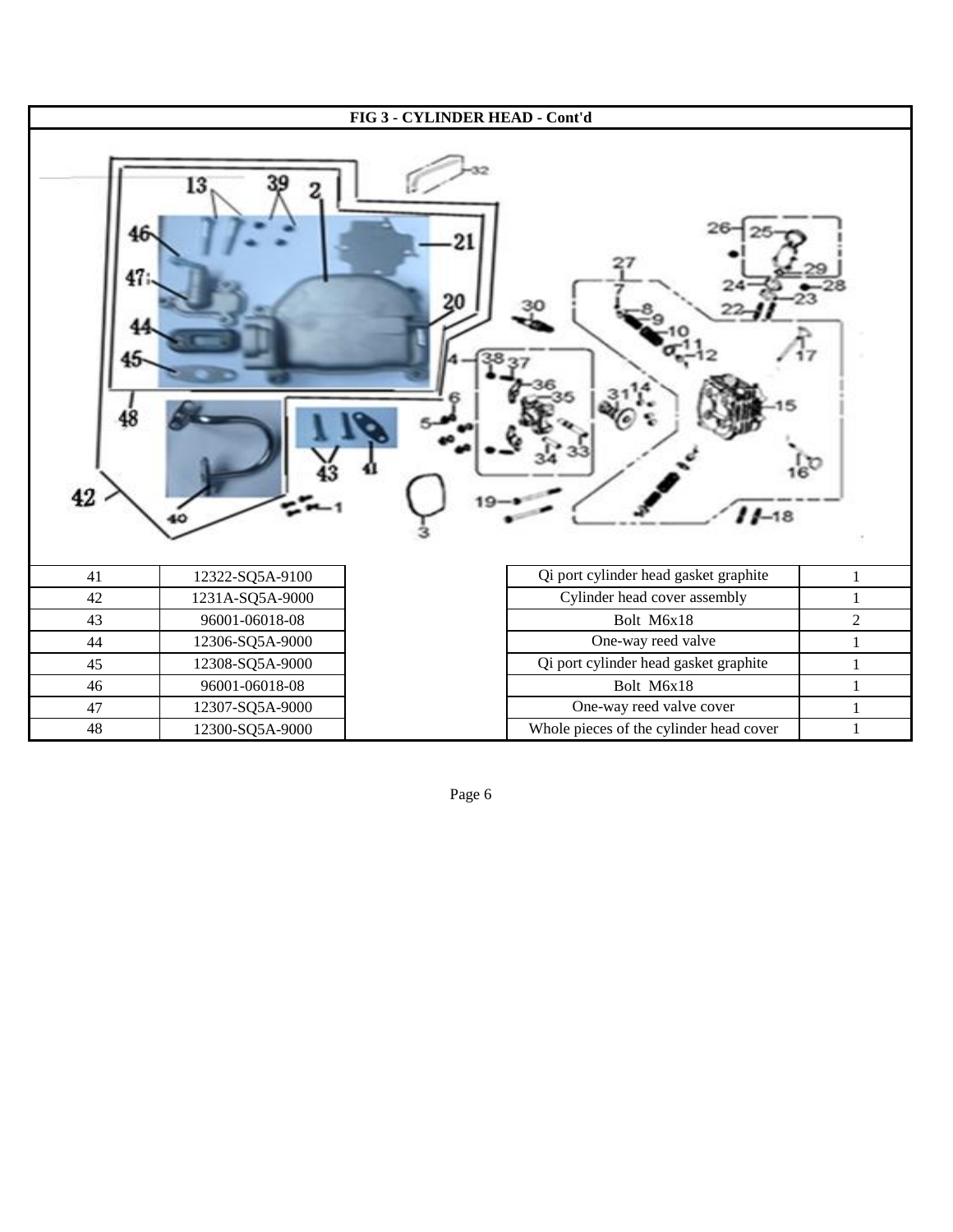| FIG 4 - RIGHT SIDE CRANK CASE |                    |  |                         |                |  |
|-------------------------------|--------------------|--|-------------------------|----------------|--|
|                               |                    |  |                         | 6<br>15        |  |
| <b>Diagram Number</b>         | <b>Part Number</b> |  | <b>Description</b>      | Qty            |  |
| 1                             | 11100-SQ5A-9000    |  | Crank case comp right   | $\mathbf{1}$   |  |
| $\sqrt{2}$                    | 11192-SQ5A-9000    |  | Gasket crank case       | $\mathbf{1}$   |  |
| 3                             | 11102-GY6A-9000    |  | Bush enging hanger      | $\,1\,$        |  |
| $\overline{4}$                | 11103-SQ5A-9000    |  | Bush mainstand          | $\mathbf{1}$   |  |
| 5                             | 94301-08140        |  | Bowel pin 8x14          | $\sqrt{2}$     |  |
| $\sqrt{6}$                    | 15100-SQ5A-9000    |  | Oil pump assy.          | $\mathbf 1$    |  |
| $\boldsymbol{7}$              | 31200-SQ5A-9000    |  | Starting motor assy.    | $\mathbf{1}$   |  |
| $\,8\,$                       | 15133-SQ5A-9000    |  | Sprocket drive          | $\mathbf{1}$   |  |
| 9                             | 31209-SQ5A-9000    |  | Clutch                  | $\mathbf{1}$   |  |
| $10\,$                        | 94301-08100        |  | Bowel pin 8x10          | $\sqrt{2}$     |  |
| 11                            | 91305-SQ5A-9000    |  | O-ring 9x1.6            | $\sqrt{2}$     |  |
| $12\,$                        | 90031-SQ5A-9000    |  | Double end studs M7x168 | $\sqrt{2}$     |  |
| 13                            | 96001-06045-08     |  | Bolt M6x45              | $\,1$          |  |
| 14                            | 96001-06025-08     |  | Bolt M6×25              | $\mathfrak{Z}$ |  |
| 15                            | 96001-06022-08     |  | Bolt M6x22              | $\sqrt{2}$     |  |
| $16\,$                        | 96001-06025        |  | Bolt M6x25              | $\mathbf{1}$   |  |

Page 7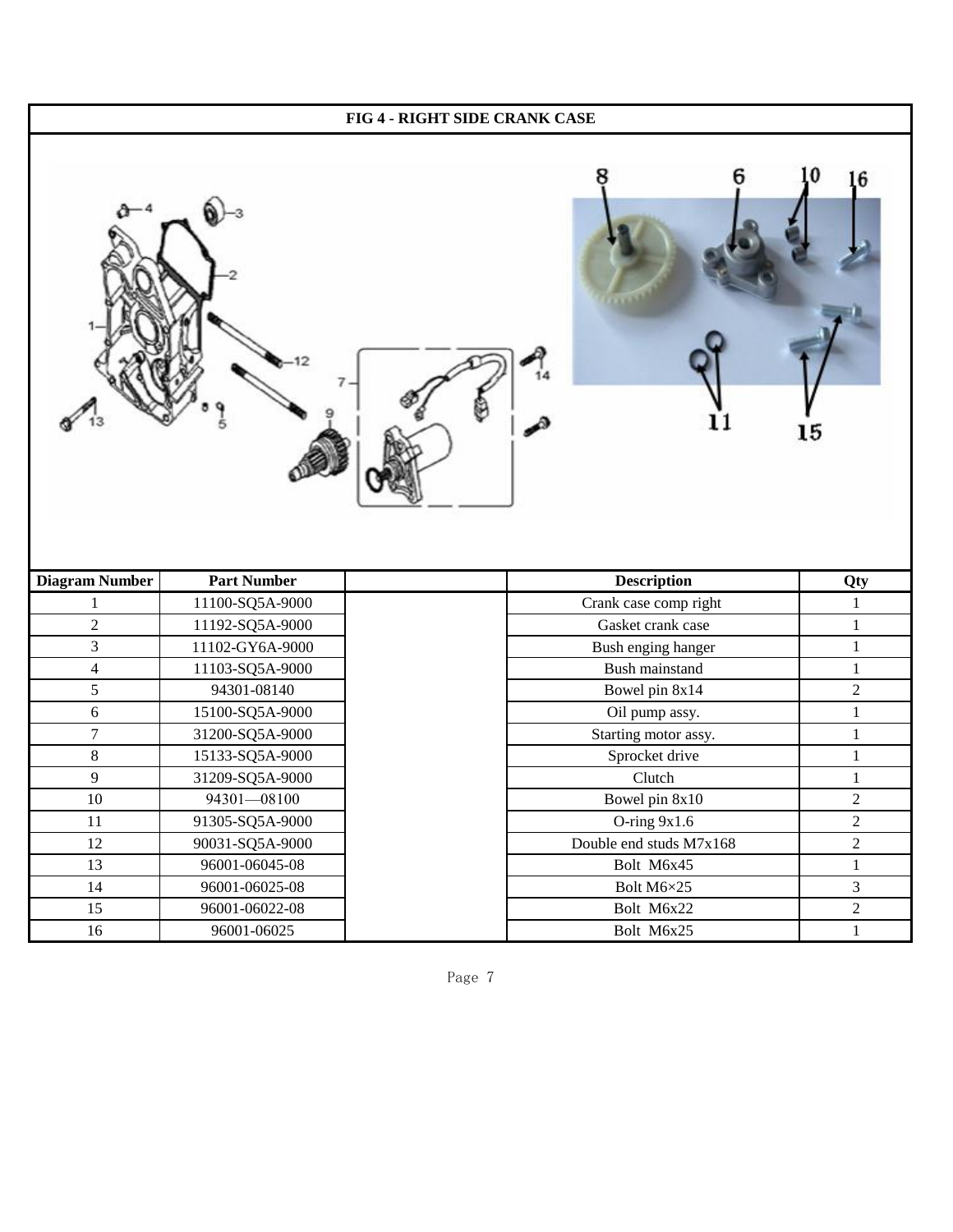| FIG 5 - LEFT CRANK CASE |                    |                               |                |  |
|-------------------------|--------------------|-------------------------------|----------------|--|
|                         |                    | 38                            |                |  |
| <b>Diagram Number</b>   | <b>Part Number</b> | <b>Description</b>            | Qty            |  |
|                         | 11200-SQ5A-9000    | Crank case comp left          |                |  |
| $\sqrt{2}$              | 11102-GY6A-9000    | Bush engine hanger            | $\mathbf{1}$   |  |
| 3                       | 91202-GY6A-9000    | Left oil seal $19.8 * 30 * 5$ | $\mathbf{1}$   |  |
| $\overline{4}$          | 11205-SQ5A-9000    | Bush ø8×12×9.5                | $\mathbf{1}$   |  |
| $\overline{5}$          | 96100-62030-00     | Bearing radial ball 6203      | $\mathbf{1}$   |  |
| $6\,$                   | 91204-SQ5A-9000    | Oil seal 17*30*6              | $\mathbf{1}$   |  |
| $\boldsymbol{7}$        | 11206-SQ5A-9000    | Sping hook mainstand          | $\mathbf{1}$   |  |
| $8\,$                   | 11203-GY6A-9000    | Shock absorber tube           | $\mathbf{1}$   |  |
| 9                       | 91004-62010-00     | Bearing radial ball 6201      | $\mathbf{1}$   |  |
| $10\,$                  | 91004-63030-00     | Bearing radial ball 6303      | 1              |  |
| $11\,$                  | 21201-SQ5A-9000    | Gear box case                 | $\,1$          |  |
| 12                      | 21395-SQ5A-9000    | Gasket                        | $\mathbf{1}$   |  |
| 13                      | 91004-62010-00     | Bearing radial ball 6201      | $\overline{c}$ |  |
| 14                      | 28230-SQ5A-9000    | Starting claw                 | $\mathbf{1}$   |  |
| 15                      | 96100-60040-00     | Bearing radial ball 6004      | $\mathbf{1}$   |  |
| $16\,$                  | 91255-GY6A-9000-2  | Oil seal 27×42×7              | $\mathbf{1}$   |  |
| 17                      | 91303-GY6A-9000    | O-ring 7.5x1.5                | $\mathbf{1}$   |  |
| $18\,$                  | 1120B-SQ5A-9000    | Pin brake shoe anchor         | $\mathbf{1}$   |  |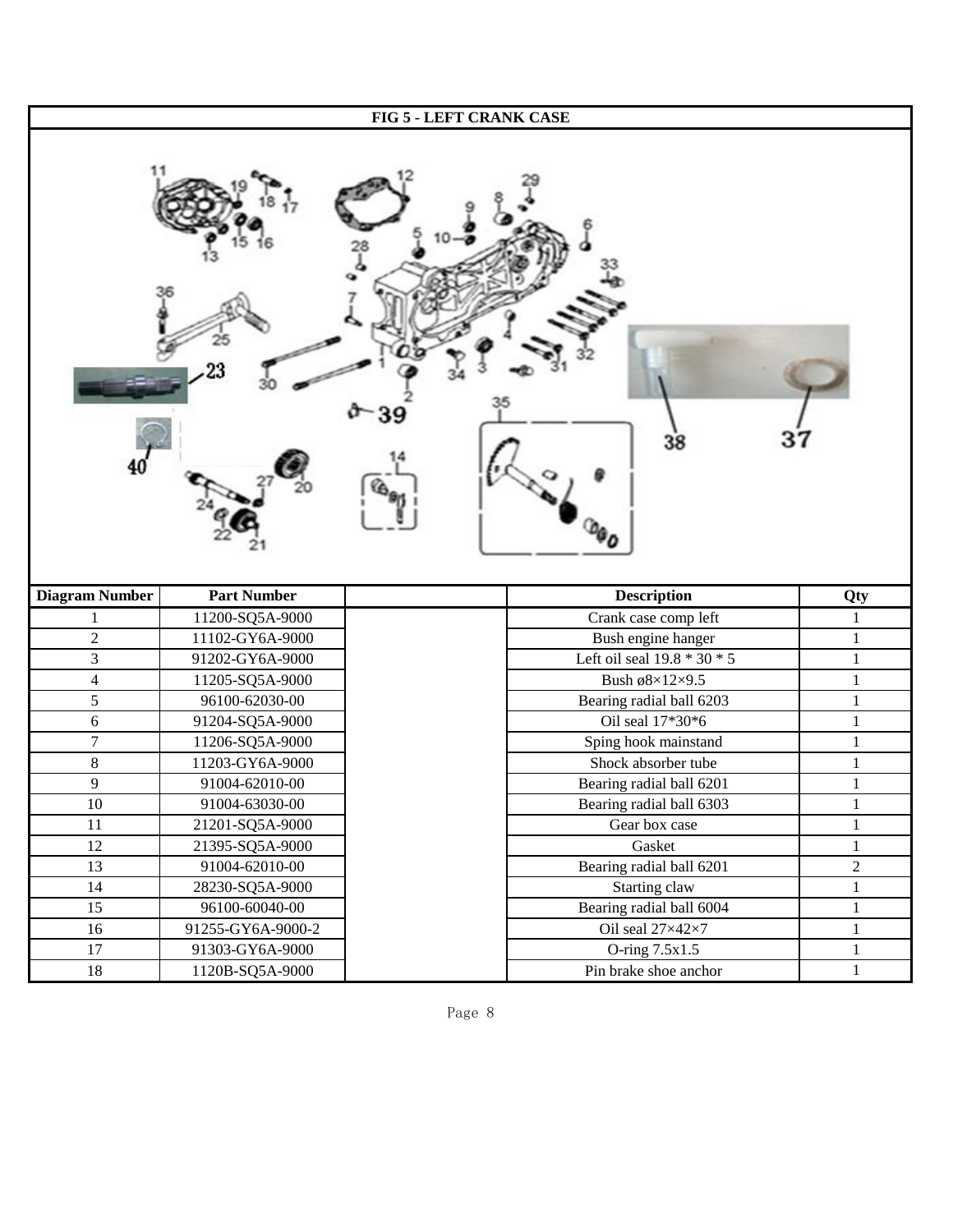| FIG 5 - LEFT CRANK CASE - Cont'd |                    |  |                                               |                |
|----------------------------------|--------------------|--|-----------------------------------------------|----------------|
|                                  |                    |  | 38                                            |                |
| <b>Diagram Number</b>            | <b>Part Number</b> |  | <b>Description</b>                            | Qty            |
| 19                               | 90309-08000-00     |  | Nut M8                                        | $\mathbf{1}$   |
| 20                               | 23432-SQ5A-9000    |  | Final gear                                    | $\mathbf{1}$   |
| 21                               | 23420-SQ5A-9000    |  | Mid gear                                      | $\mathbf{1}$   |
| 22                               | 90429-SQ5A-9000    |  | Washer side                                   | $\mathbf{1}$   |
| 23                               | 23431-SQ5A-9000    |  | Output shaft (short axis)                     | $\mathbf{1}$   |
| 24                               | 23411-SQ5A-9000    |  | Input shaft                                   | $\mathbf{1}$   |
| 25                               | 28300-SQ5A-9000    |  | Kick start pedal                              | $\mathbf{1}$   |
| 27                               | 94050-10000        |  | Nut M10                                       | 1              |
| $28\,$                           | 94301-08140        |  | Bowel pin 8x14                                | $\overline{c}$ |
| 29                               | 94301-08100        |  | Bowel pin 8x10                                | $\overline{2}$ |
| 30                               | 900032-SQ5A-9000   |  | Bolt b stud M7x176                            | $\overline{c}$ |
| 31                               | 95701-08035-00     |  | Bolt flange M8x35                             | 5              |
| 32                               | 95701-08040-00     |  | Bolt flange M8x40                             | $\sqrt{2}$     |
| 33                               | 95701-08012-08     |  | Bolt M8×12                                    | $\overline{c}$ |
| 34                               | 9052A-GY6A-9000    |  | Oil plug                                      | $\mathbf{1}$   |
| 35                               | 28250-SQ5A-9000    |  | Starter shaft assembly (length 55)            | $\mathbf{1}$   |
| 36                               | 96001-06020-08     |  | Bolt M6x20                                    | $\mathbf{1}$   |
| 37                               | 90470-GY6A-9000    |  | Oil drain plug gasket ( $\phi$ 12 * 20 * 1.5) | $\mathbf{1}$   |
| 38                               | 90480-SQ5A-9000    |  | Room ventilation pin plastic gear             | $\mathbf{1}$   |
| 39                               | 11103-SQ5A-9000    |  | Bush mainstand                                | $\mathbf{1}$   |
| 40                               | 94510-20000        |  | Output shaft snap ring                        | $\mathbf{1}$   |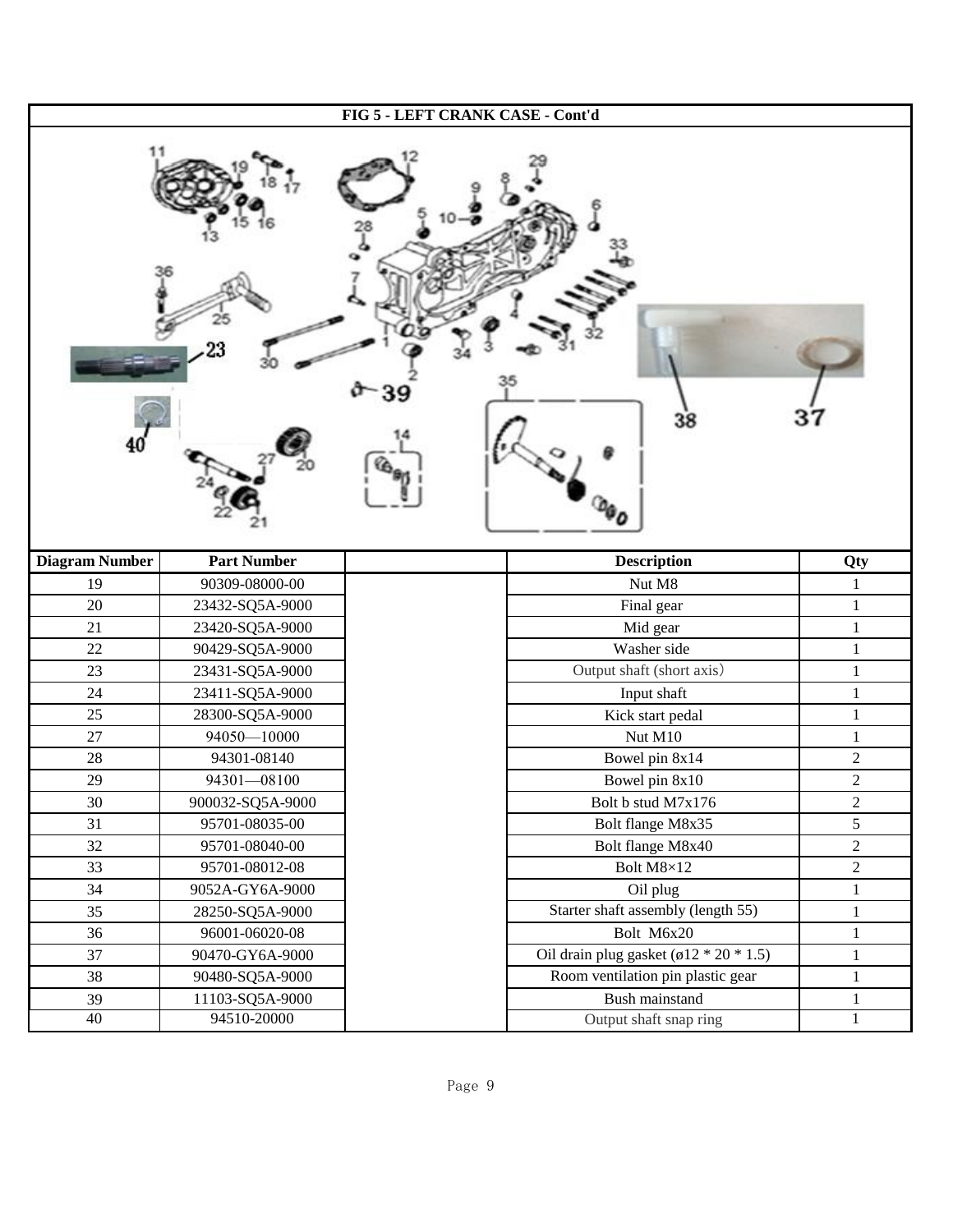| FIG 6 - RIGHT OIL COVER               |                       |                                          |                |  |
|---------------------------------------|-----------------------|------------------------------------------|----------------|--|
| <b>eg</b> ®<br>з<br>6<br>10<br>5<br>4 |                       |                                          |                |  |
| <b>Diagram Number</b>                 | <b>Part Number</b>    | <b>Description</b>                       | Qty            |  |
| $\mathbf{1}$                          | 11330-SQ5A-9000       | Right crankcase cover                    | $\mathbf{1}$   |  |
| $\sqrt{2}$                            | 11394-SQ5A-9000       | Right crankcase gasket                   | $\mathbf{1}$   |  |
| $\overline{3}$                        | 15651-GY6A-9000       | Fuel guage assy.                         |                |  |
| $\overline{4}$                        |                       |                                          | $\mathbf{1}$   |  |
|                                       | 91302/12361-GY6A-9000 | O-ring and oil network cover             | $\mathbf{1}$   |  |
| 5                                     | 15426-GY6A-9000       | Oil filter spring                        | $\,1$          |  |
| 6                                     | 15421-GY6A-9000       | Oil network                              | $\mathbf{1}$   |  |
| $\boldsymbol{7}$                      | 91201-SQ5A-9000       |                                          | $\mathbf{1}$   |  |
| $\,8\,$                               | 94301-08140           | Oil seal 16.4 * 30 * 5<br>Bowel pin 8x14 | $\sqrt{2}$     |  |
| $\overline{9}$                        | 96001-06085-08        | Bolt m6x85                               | $\overline{4}$ |  |

Page 10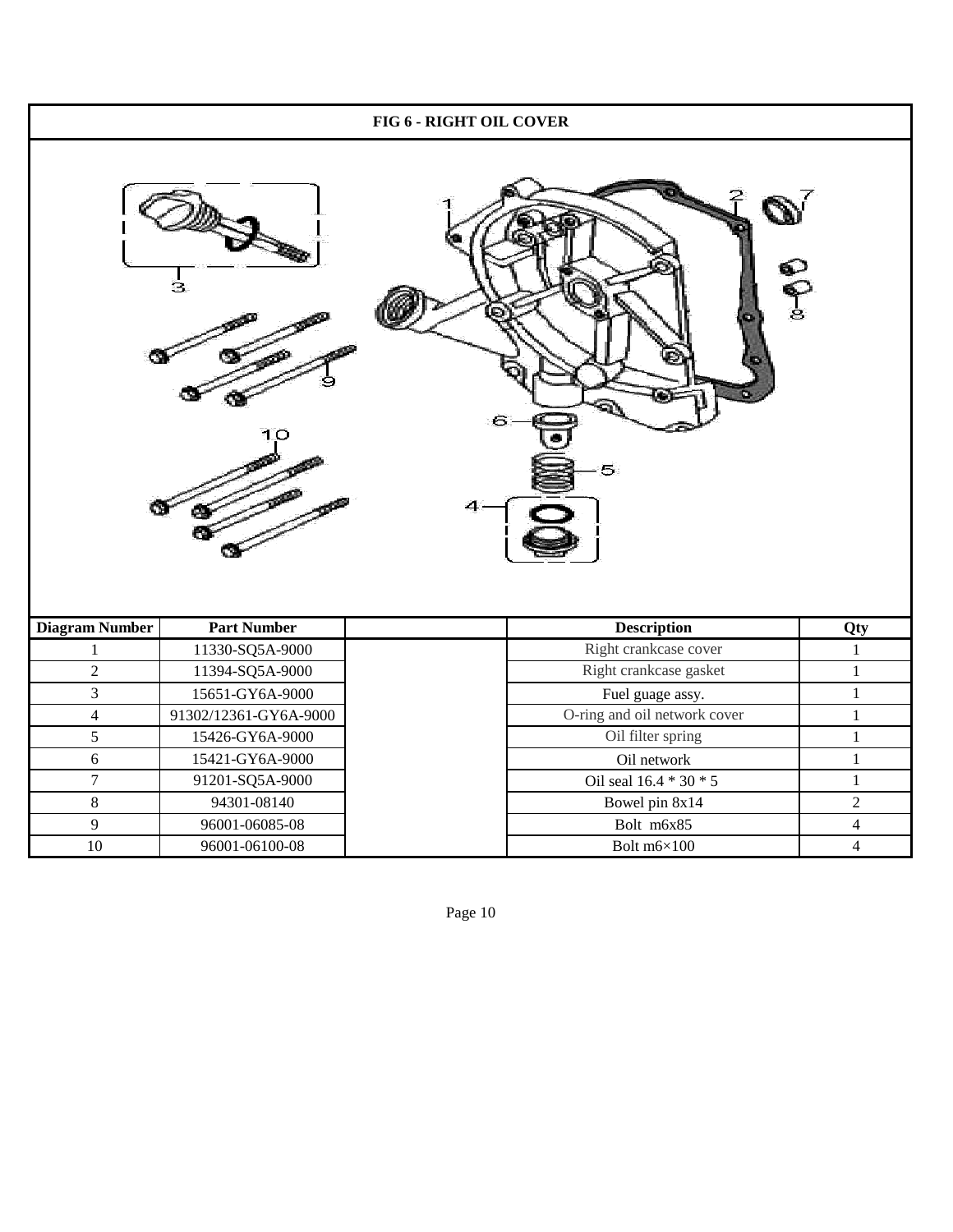|                       | <b>FIG 7 - TRANSMISSION COVER</b> |                                  |                  |  |  |
|-----------------------|-----------------------------------|----------------------------------|------------------|--|--|
|                       | ្ត្រី                             | 10                               |                  |  |  |
| <b>Diagram Number</b> | <b>Part Number</b>                | <b>Description</b>               | Qty              |  |  |
| $\mathbf{1}$          | 11340-SQ5A-9200                   | <b>Transmission Cover</b>        | $\mathbf{1}$     |  |  |
| $\overline{c}$        | 11395-SQ5A-9000                   | <b>Transmission Cover Gasket</b> | $\mathbf{1}$     |  |  |
| 3                     | 11382-SQ5A-9000                   | Clamp                            | $\mathbf{1}$     |  |  |
| $\overline{4}$        | 11381-SQ5A-9000                   | Throttle cable clip              | $\mathbf{1}$     |  |  |
| 5                     | 11205-SQ5A-9000                   | Bush ø $8\times12\times9.5$      | $\mathbf{1}$     |  |  |
| $\sqrt{6}$            | 96001-06035-08                    | Bolt M6×35                       | $\boldsymbol{7}$ |  |  |
| $\boldsymbol{7}$      | 94301-08140                       | Bowel pin 8x14                   | $\sqrt{2}$       |  |  |
| $\,8\,$               | 11345-SQ5A-9000                   | Duct cover                       | $\mathbf{1}$     |  |  |
| 9                     |                                   | Speed line                       | $\mathbf{1}$     |  |  |
| $10\,$                | 96001-05008-08                    | Bolt M5×8                        | $\sqrt{2}$       |  |  |
| 11                    | 96001-06040-08                    | Bolt M6×40                       | $\mathbf{1}$     |  |  |

Page 11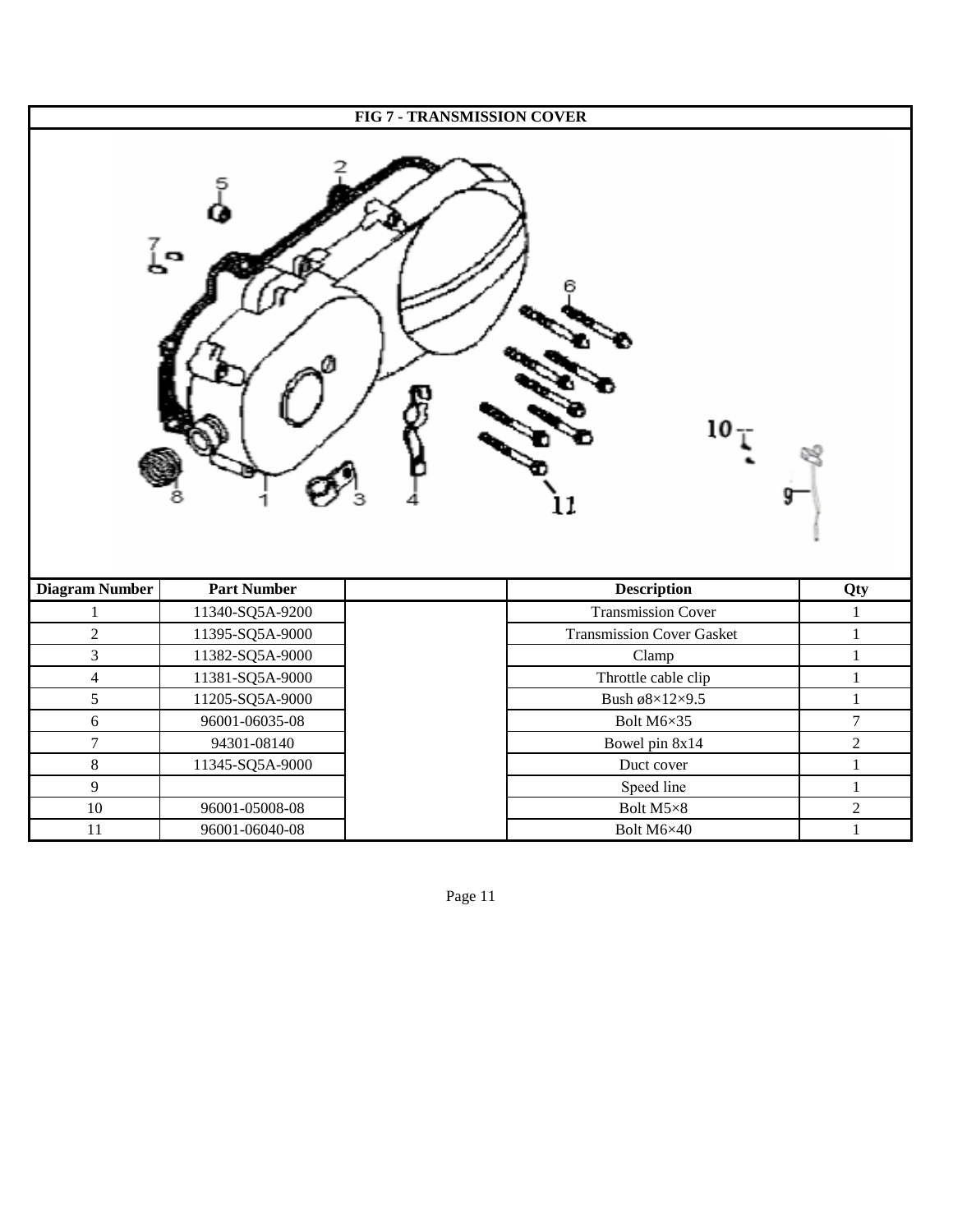| FIG 8 - FAN & STATOR  |                    |                  |                                  |                                        |  |
|-----------------------|--------------------|------------------|----------------------------------|----------------------------------------|--|
| ႄ<br>$^{22}$<br>1.8   |                    |                  |                                  |                                        |  |
| <b>Diagram Number</b> | <b>Part Number</b> |                  | <b>Description</b>               | Qty                                    |  |
| $\ddagger$            | 31100-SQ5A-9000    | Must Order 2 & 3 | Magnetic motor assembly          | $\ensuremath{\textnormal{\textbf{+}}}$ |  |
| $\overline{c}$        | 31110-SQ5A-9000    |                  | Magneto Cover                    | $\mathbf{1}$                           |  |
| 3                     | 31120-SQ5A-9000    |                  | Magneto Coil                     | $\mathbf{1}$                           |  |
| $\overline{4}$        |                    |                  | Wind wheel                       | $\mathbf{1}$                           |  |
| 5                     | 1961A-SQ5A-9000    |                  | Wind impeller cover              | $\mathbf{1}$                           |  |
| 6                     |                    |                  | Peephole cover                   | 1                                      |  |
| $\overline{7}$        | 19630-SQ5A-9000    |                  | Shroud comp b                    | $\,1\,$                                |  |
| $8\,$                 | 1962A-SQ5A-9000    |                  | Shroud assy a                    | $\mathbf 1$                            |  |
| 9                     | 96001-06016-00     |                  | Bolt M6x16                       | $\overline{4}$                         |  |
| $10\,$                |                    |                  | Nut flange M10                   | $\mathbf 1$                            |  |
| 11                    | 19625-SQ5A-9000    |                  | Oil seal cover assy fan          | $\mathbf{1}$                           |  |
| 12                    |                    |                  | Clip vacuum tube                 | $\,1\,$                                |  |
| 13                    |                    |                  | Box tensioner lifter             | $\mathbf{1}$                           |  |
| 15                    |                    |                  | Nut clip M6                      | $\mathbf{1}$                           |  |
| 16                    |                    |                  | Nut clip M6                      | $\mathbf{1}$                           |  |
| 17                    | 96001-06025-08     |                  | Bolt M6×25                       | $\sqrt{2}$                             |  |
| $18\,$                |                    |                  | Bolt M6x16                       | $\overline{2}$                         |  |
| 19                    |                    |                  | Screw tapping st4.2x12           | $\overline{2}$                         |  |
| 20                    | 93904-35380        |                  | Screw tapping $st5\times16$ -c-h | $\sqrt{2}$                             |  |
| 21                    | 96001-06022-08     |                  | Bolt M6×22                       | $\overline{2}$                         |  |
| $22\,$                | 90001-05012-00     |                  | Bolt hex M5X12                   | $\overline{2}$                         |  |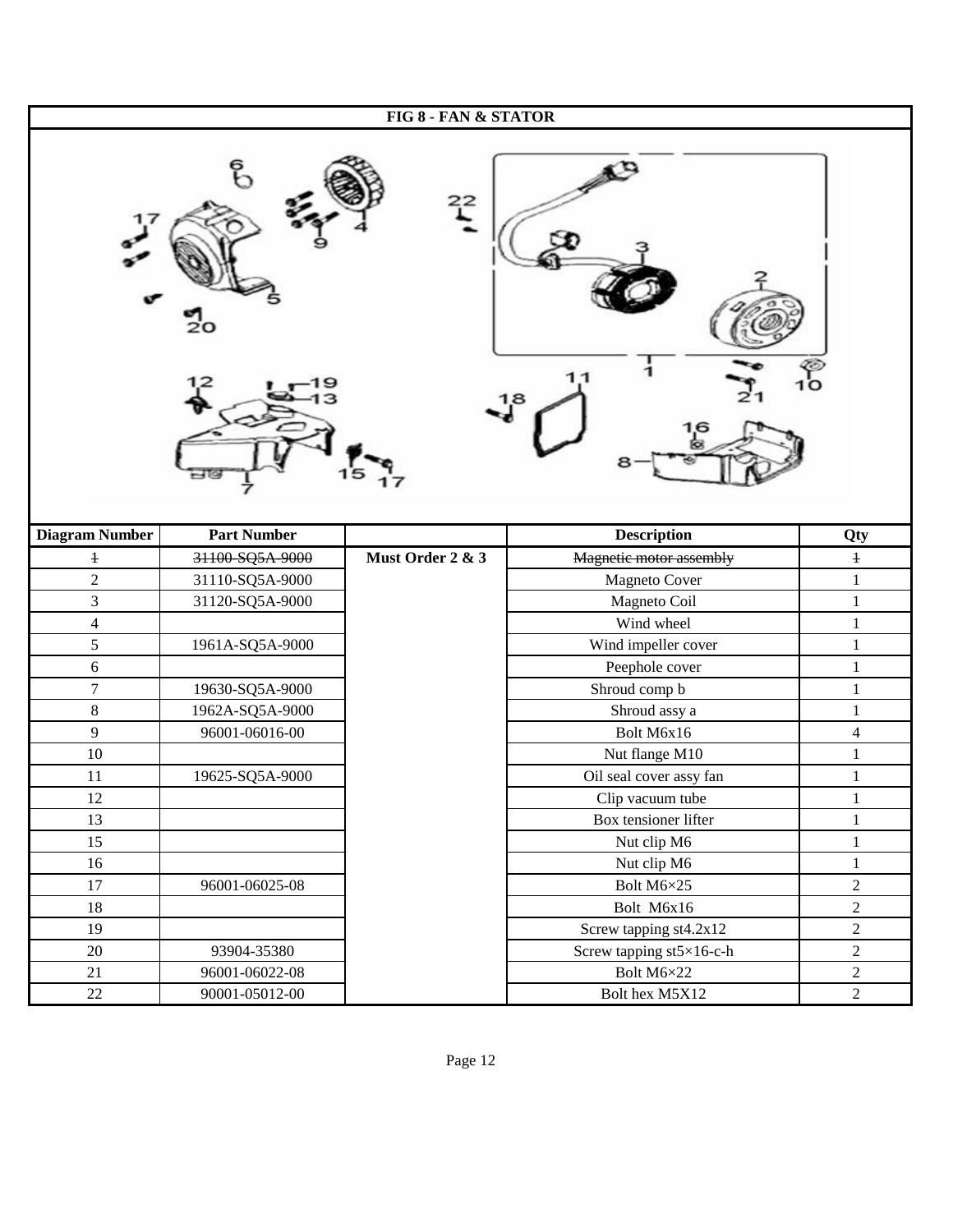